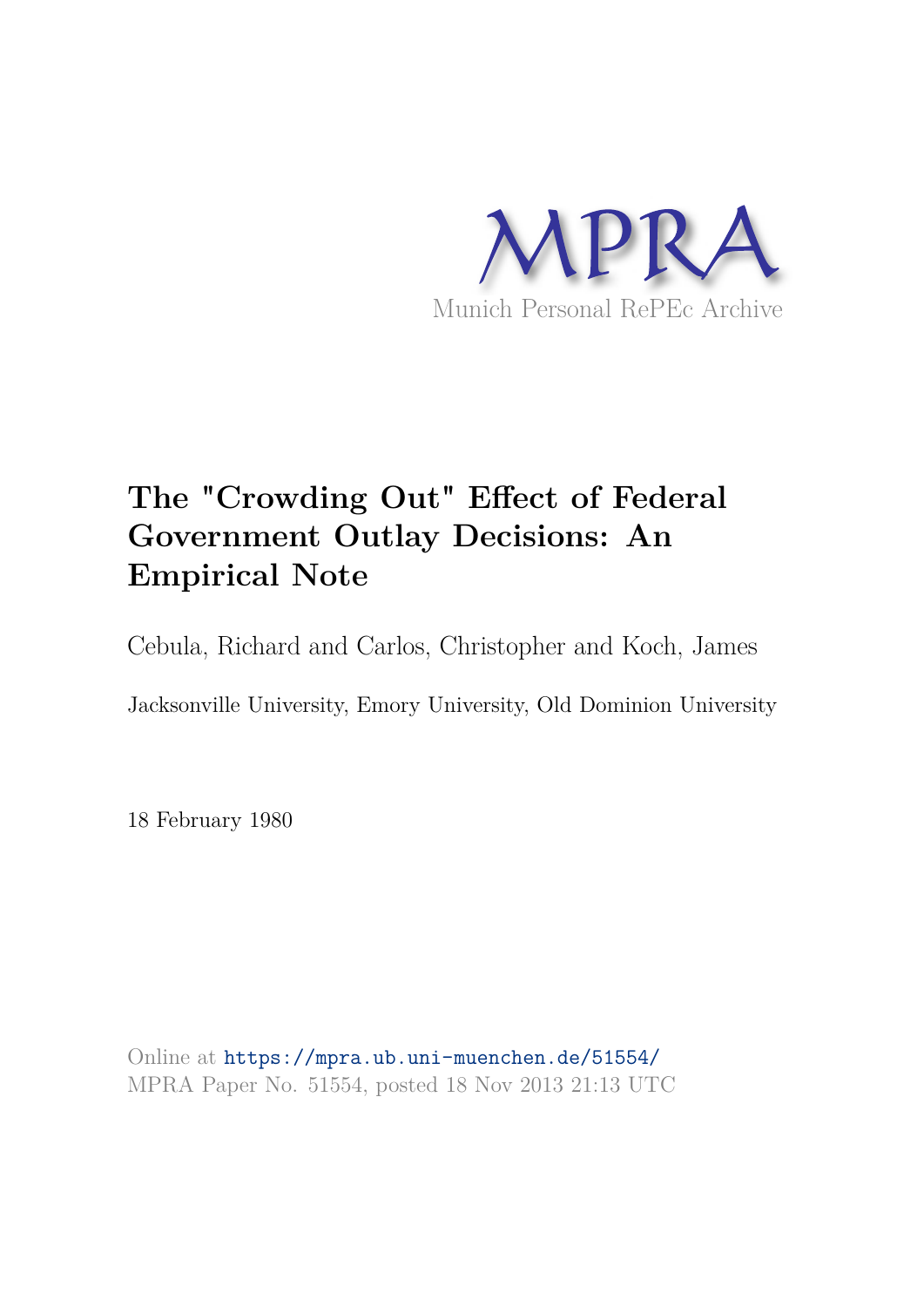# The 'crowding out' effect of federal government outlay decisions: An empirical note

# RICHARD J. CEBULA, CHRISTOPHER CARLOS, and JAMES V. KOCH\*

# l. Introduction

In a recent issue of *Public Choice ,* Abrams and Schmitz (1978: 29) observe that there has been a sizeable '. . . effort . . . devoted to developing the conceptual framework and seeking empirical support for the "crowding out" effect of governmental expenditures.' These authors (1978: 29) also observe that there has been some attention in the literature (albeit very limited) '. . . directed to assessing the net effect of particular government expenditures on private spending behavior.' Abrams and Schmitz (1978: 29) then proceed to extend the latter literature by analyzing '…a particular category of governmental expenditures  $-$  social welfare transfers  $-$  and their effect on private charitable contributions.' Their overall finding supports the thesis that crowding out *does* in fact occur, but that it is*incomplete.*

The findings by Abrams and Schmitz (1978) are at odds with the initial studies on crowding out by Anderson and Jordan (1968) and Keran (1969) and (1970). The latter three studies conclude that central government spending *completely* crowds out *aggregate* private-sector spending <sup>1</sup> (i.e., total consumer spending plus total investment spending plus net exports). On the other hand, the results in Abrams and Schmitz (1978) are, in principle, entirely compatible with those found in Arestis (1979) and Zahn (1978). The latter two studies conclude that aggregate private-sector spending (consumption plus investment plus net exports) is crowded out by public spending, but the crowding out is *incomplete.*

The purpose of this note is not to criticize the Abrams and Schmitz study (19 78); quite to the contrary, theirs is a very sound paper. Rather, the purpose of this note *is* to extend the scope of the Abrams and Schmitz study (1978). In particular, this note examines the crowding out effect of aggregate federal government spending decisions upon purchases of new physical capital by private firms. While there obviously are other forms of private sector

\* We wish to thank Professors Gordon Tullock and Milt Kafoglis for helpful comments**.**

*Public Choice 36: 329-336 (1981).*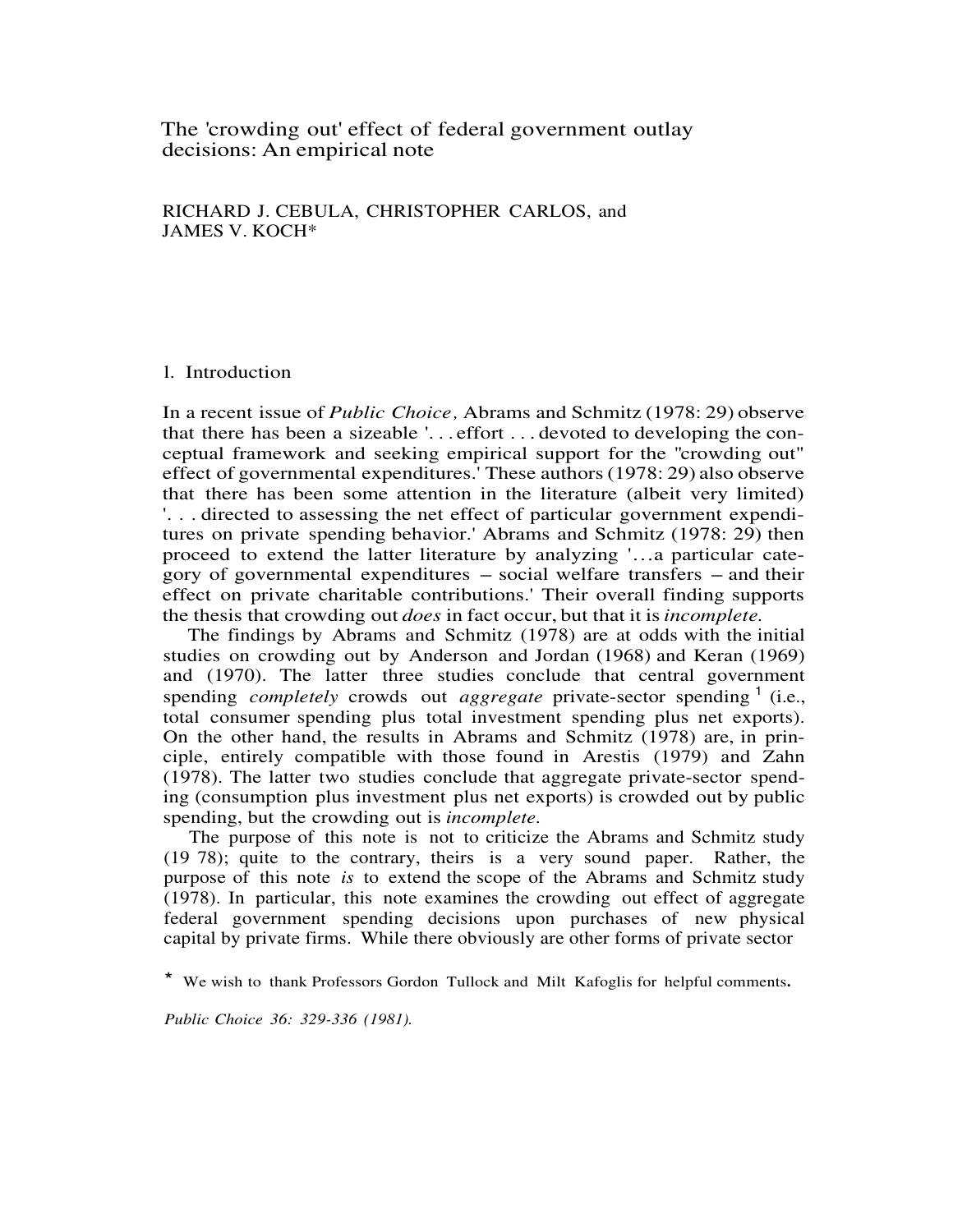investment, e.g., net in ventory changes, such forms are omitted from this study . Like Abrams and Schmitz (1978), we thusly stress one particular category of crowding out effects. By limiting the analysis solely to private investment in new physical capital, the economic implications of crowding out for long-term inflation and short-term unemployment resulting from federal government expenditure decisions can be directly high-lighted. Such economic implications tend to be obscured in studies such as Anderson and Jordan (1968), Keran (1969) an d (1970), Zahn (1978), and Arestis (1979), where the crowding out effects of central government spending on consumption, investment , and net exports are all *aggregated .* By avoiding the excessive aggregation characterizing these four studies, we hope to derive  $$ as did Abrams and Schmitz  $(1978)$  – some unique insights into the ramifications of federal government spending decisions.

#### 2. A basic model

Tue empirical studies cited above either (a) measure crowding out indirectly through the examination of various m ultipliers (see , e.g., Arestis, 1979) or (b) measure crowding out directly by treating private-sector spending as a function of central governmen t deficits or spending levels per se (see Abrams and Schmitz, 1978).

This note provides an alternative means by which to determine whether crowding out occurs and, if so, to what degree. In particular, this study examines crowding out by determining to what degree the proportion of actual GNP that was devoted to private in vestmen t in new physical capital was affected by the proportion of actual GNP devoted to federal government spending. Hopefully, this new approach to the empirical dimension of crowding out will provide further insight into whether or not the crowding out issue is substan tive. Moreover, it will enable us to gain some unique insights into the ramifications of federal government spending decisions.

The initial model to be examined is given be :

$$
I, I, G1 = -y (-y, P, )
$$
  

$$
Y, t + t
$$
 (1)

where

*I,*   $\dot{Y}$ , = ratio of actual in vestment expenditures on new physical capital during quarter  $t$  to actual GNP during quarter  $t$ 

*G, Y,*= ratio of actual aggregate federal government expenditures during quarter *t* to actual GNP during quarter *t*

 $P_1$  = consumer price index (CPI) during quarter *r*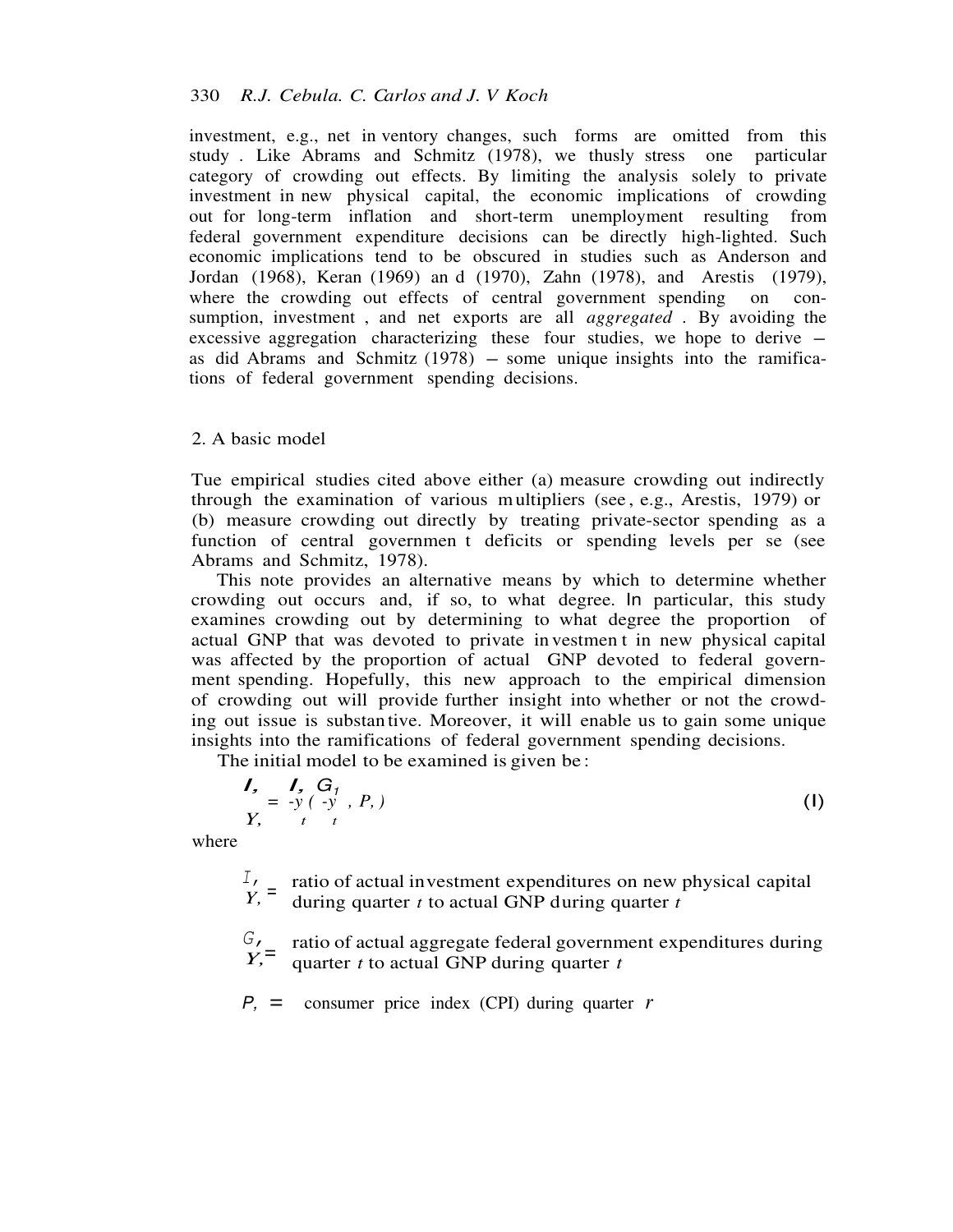The data in this regression (as well as in the others included in the present paper) cover the period from quarter 1 of year 1969 through quarter 3 of year 1978. This initial model , as well as the other model in this section of the paper , does not deal with lagged variables. A distributed lag model is introduced in the next section of the paper , however . As noted , the volume of 'investment' refers solely to purchases of new plant and capital equipment. <sup>2</sup>

If crowding out does occur , we would expect that the greater the proportion of GNP devoted to aggregate federal government spending, the lesser the proportion of GNP devoted to private investment in new physical capital, i.e., the greater the degree to which government spending crowds out such investment , *ceteris paribu s :*

$$
\frac{a\left(\frac{1}{2}\right)Y_{11}}{a\left(G_{1}/Y_{1}\right)} \tag{2}
$$

The various possible mechanisms through which crowding ou t can occur are analyzed in depth in Carlson and Spencer (197 5). This present note , which deals with *aggregate* federal spending does not address which such mechanism is most relevant; such an issue is beyond the scope of this note.

With regard to the price-level variable,  $P_1$ , it is argued here that a pattern of rising prices leads firms to expect future inflation . Future inflation in turn is argued to breed uncertain ty, uncertainty as to whether revenues will grow rapidly enough to keep pace with (or outpace) rising production costs. This uncertain ty acts to raise the risk associated with investment projects. Hence, it is argued that :

$$
\frac{a(Ir/Y)}{aP_t} < 0 \tag{3}
$$

In order to test these two hypotheses empirically , the following linear regression is postulated :

$$
\frac{1_1}{Y_1} = a_0 + a_1 - a_2 P_1 + a_3
$$
\n
$$
Y_1
$$
\n(4)

where

 $a_0$  = constant  $a_3$  = error term

Estimating (4) by OLS yields:

$$
\frac{I}{Y_1} = +9.23579 - 0.03353 \frac{c}{Y_1} - 0.011 1SP_1 ,
$$
\n
$$
(-1.25) \qquad (-7.31)
$$
\n
$$
DF = 36, \quad R^2 = .66, \quad F\text{-ratio} = 34.19254
$$
\n(5)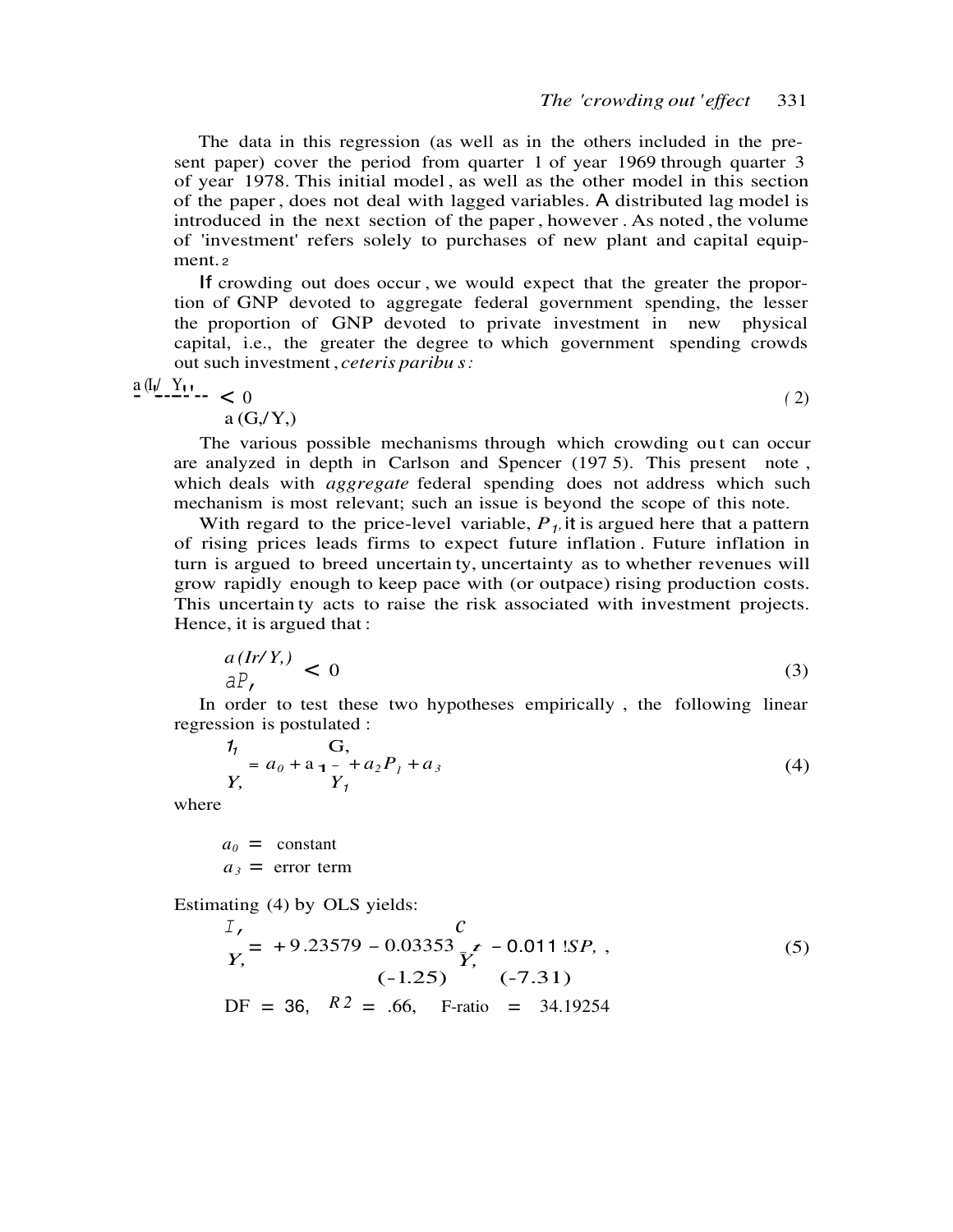investmen t, e.g., net inventory changes, such forms are omitted from this stu dy . Like Abrams and Schmitz (1978), we thusly stress one particular category of crowding out effects. By limiting the analysis solely to private investment in new physical capital, the economic implications of crowding out for long-term inflation and short-term unempl oyment resulting from federal government expenditu re decisions can be directly high-lighted . Such economic im pli cations tend to be obscured in studies such as Anderson and Jordan (I968), Keran (l969) and (1970), Zahn (1978), and Arestis (1979), where the crowding out effects of central government spending on consumption, investment, an d net exports are all *aggregated .* By avoiding the excessive aggregation characterizing these four studies, we hope to derive – as did Abrams and Schmitz  $(1978)$  – some unique insights into the ramifications of federal government spen ding decisions.

### 2. A basic model

The empirical studies cited above either (a) measure crowding out indireetly through the examination of various multipliers (see, e.g., Arestis, 1979) or (b) measure crowdin g out directly by treating private-sector spending as a function of central governmen t deficits or spending levels per se (see Abrams and Schmitz, 1978).

This note provides an alternative means by which to determine whether crowding out occurs and , if so, to what degree. In particular , this study examines crowding ou t by determining to what degree the proportion of actual GNP that was devoted to private in vestment in new physical capital was affected by the proportion of actual GN P devoted to federal governmen t spending. Hopefully , this new approach to the empirical dimension of crowding out will provide further insight into whether or not the crowding out issue is substantive. Moreover , it will enable us to gain some unique insights into the ramifications of federal government spending decisions.

The initial model to be examined is given be :

$$
\begin{aligned}\n f \, t &= f \, t \quad G, \\
 Y, & Y, Y, \\
 Y,\n \end{aligned}\n \tag{1}
$$

where

 $f_y$  = ratio of actual investment expenditures on new physical capital *t* during quarter *t* to actual GNP during *t*

*G,* ratio of actual aggregate federal government expen ditures during  $Y, \bar{=}$ quarter *t* to actual G NP during quarter *t*

*P,* = consumer price index (CPI) during quarter *t*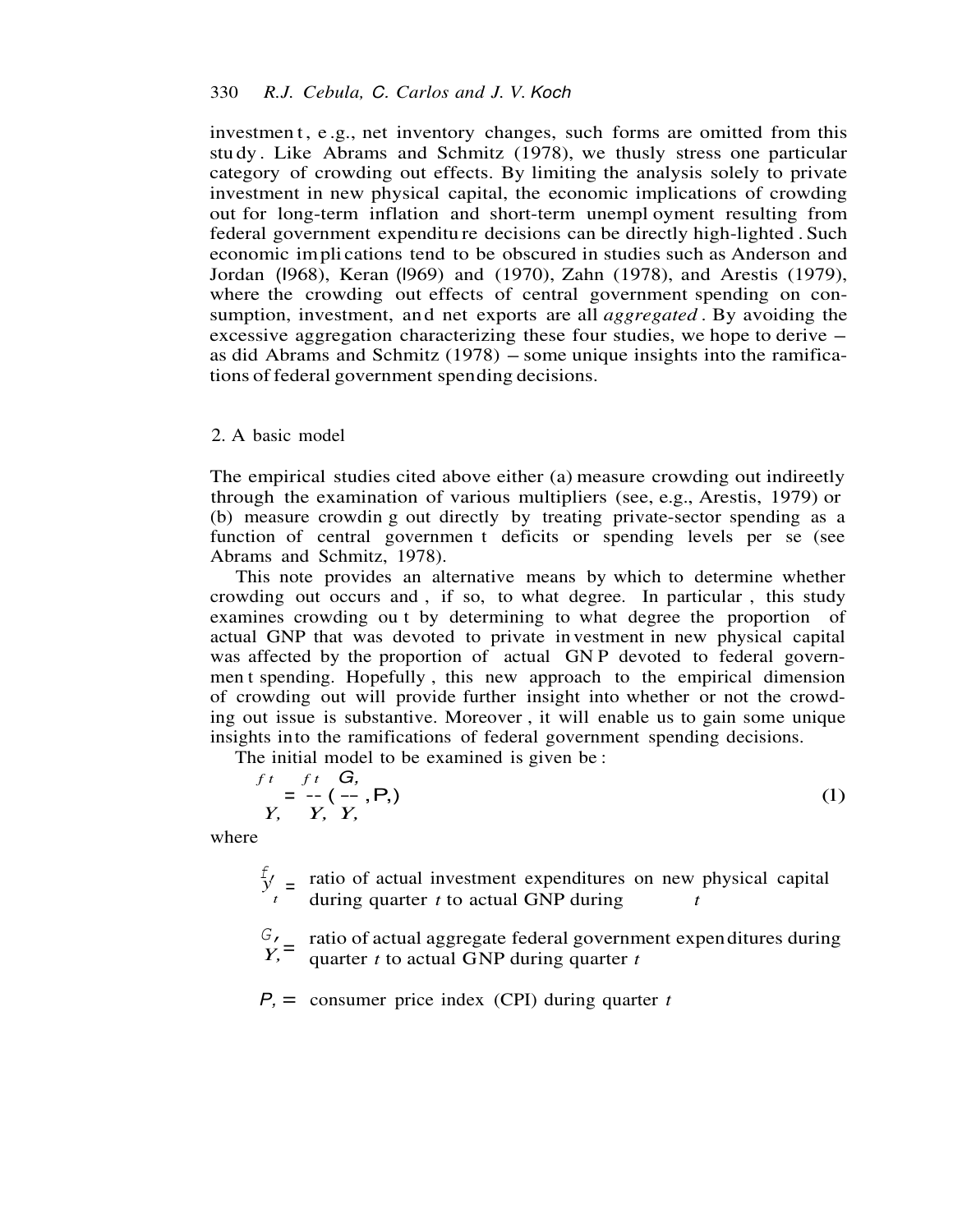The data in this regression (as well as in the others included in the present paper) cover the period from quarter 1 of year 1969 through quarter 3 of year I 978. This initial model, as well as the other model in this section of the paper , does not deal with lagged variables. A distributed lag model is introduced in the next section of the paper , however . As noted , the volume of 'investment' refers solely to purchases of new plant and capital equipment.2

If crowding out does occur, we would expect that the greater the proportion of GNP devoted to aggregate federal government spending, the lesser the proportion of GNP devoted to private investment in new physical capital, i.e., the greater the degree to which government spending crowds out such investment , *ceteris paribus :*

$$
\frac{o(I/Y)}{o(G/Y)} < 0 \tag{2}
$$

The various possible mechanisms through which crowding out can occur are analyzed in depth in Carlson and Spencer (1975). This present note, which deals with *aggregate* federal spending does not address which such mechanism is most relevant ; such an issue is beyond the scope of this note.

With regard to the price-level variable,  $P_{i}$ , it is argued here that a pattern of rising prices leads firms to expect future inflation . Future inflation in turn is argued to breed uncertainty , uncertainty as to whether revenues will grow rapidly enough to keep pace with (or outpace) rising production costs. This uncertainty acts to raise the risk associated with investment projects. Hence , it is argued that :

$$
\frac{o(I, Y)}{\mathsf{a} \mathsf{P}_I} < 0 \tag{3}
$$

In order to test these two hy potheses empirically, the following linear regression is postulated:<br> $I_1 = a_0 + a_1 G$ 

$$
I' = a_0 + a \frac{G}{1 - x} + a_2 I' + a_3
$$
  
Y, 
$$
I' = a_0 + a \frac{G}{1 - x} + a_3
$$
 (4)

where

 $a_0 = constant$  $a_3$  = error term

*o (I,/ Y <sup>1</sup>*

Estima ting (4) by OLS yields:

$$
\frac{1}{t} = +9.23579 - 0003353 \frac{G}{Y} - 0.01 \text{ mJs } P_1,
$$
  
\n
$$
Y,
$$
\n
$$
(-L25) \qquad (-7.31)
$$
\nDF = 36,  $R^2$  = .66, F-ratio = 34019254 (5)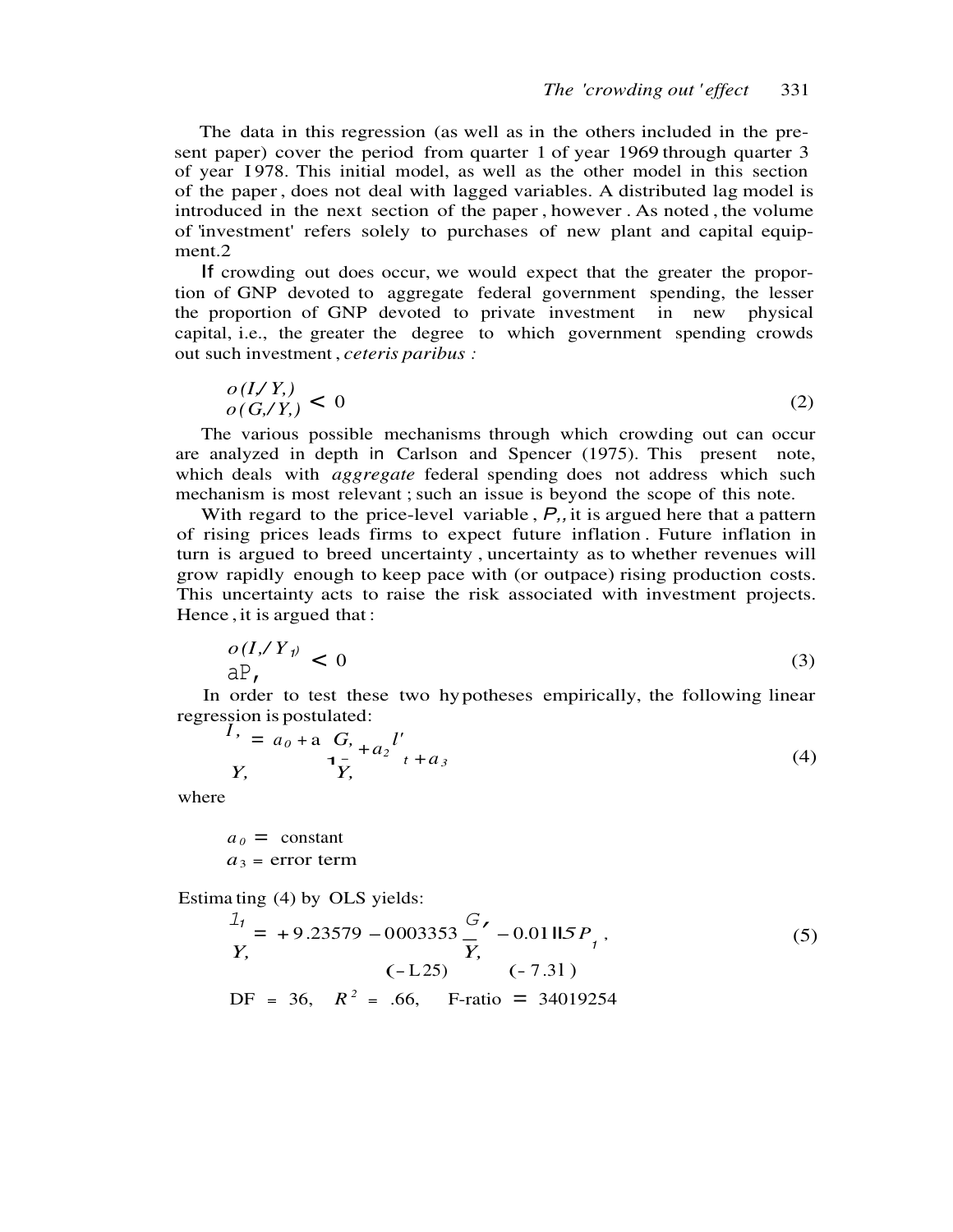where terms in parentheses are t-values.

In equation (5), both coefficients have the expected negative signs. Th.e coefficient on the government spending variable is significant at about the .I 0 level, providing evidence , albeit rather weak , that federal government spending 'crowds out' private-sector investmen t in new plant and equipment. The coefficient on the price-level variable is significant at well beyond the .01 level, providing very strong support for the hypothesis that the uncertainty created by an inflationary environment acts to markedly discourage private-sector investment. The  $R^2$  of .66 implies that the model explains two-thirds of the variation in the dependent variable.

Although the results in (5) do lend some support to the crowding-out thesis, this support is not especially strong, i.e., a coefficient with a .10 significance level is not sufficiently convincing. In an effort (a) to provide a 'more complete ' model of investment and (b) to try to provide yet further insight into the crowding-out phenomenon, the following model is now offered :

$$
\frac{I_t}{Y_t} \t b_0 + b_1 \frac{G_t}{Y_t} + b_2 P_t + b_3 D_t + b_4
$$
 (6)

where

 $b_0$  = constant

 $b_4$  = error term

 $D<sub>i</sub>$  = an index for quarter *t* of expected versus actual selling prices and retail trade; these data are an indication of the degree to which businessmen 's actual selling prices and retail trade fell below their expected selling prices and retail trade ; the data are based upon a Dun and Bradstreet survey of  $250$  businesses  $3$ 

In this system, *D,* is a measure of the degree to which businesses' selling prices and retail trade fall below expectations. As a form of 'disappointment index,' it follows that the greater the degree to which selling prices and retail trade fall short of expectations that is, the greater the value of *D,* the lower the degree of optimism firms are likely to hold toward *new* investment projects. In other words, disappointment over the selling prices and retail trade associated with the existing capital stock is lilrnly to breed skepticism about the expected profitability (DPV) of new physical capital. *Ceteribus paribus ,* then, it is expected that :

$$
\frac{a(I,Y)}{aD}\n\leq 0
$$

The OLS estimation of  $(6)$  is given by: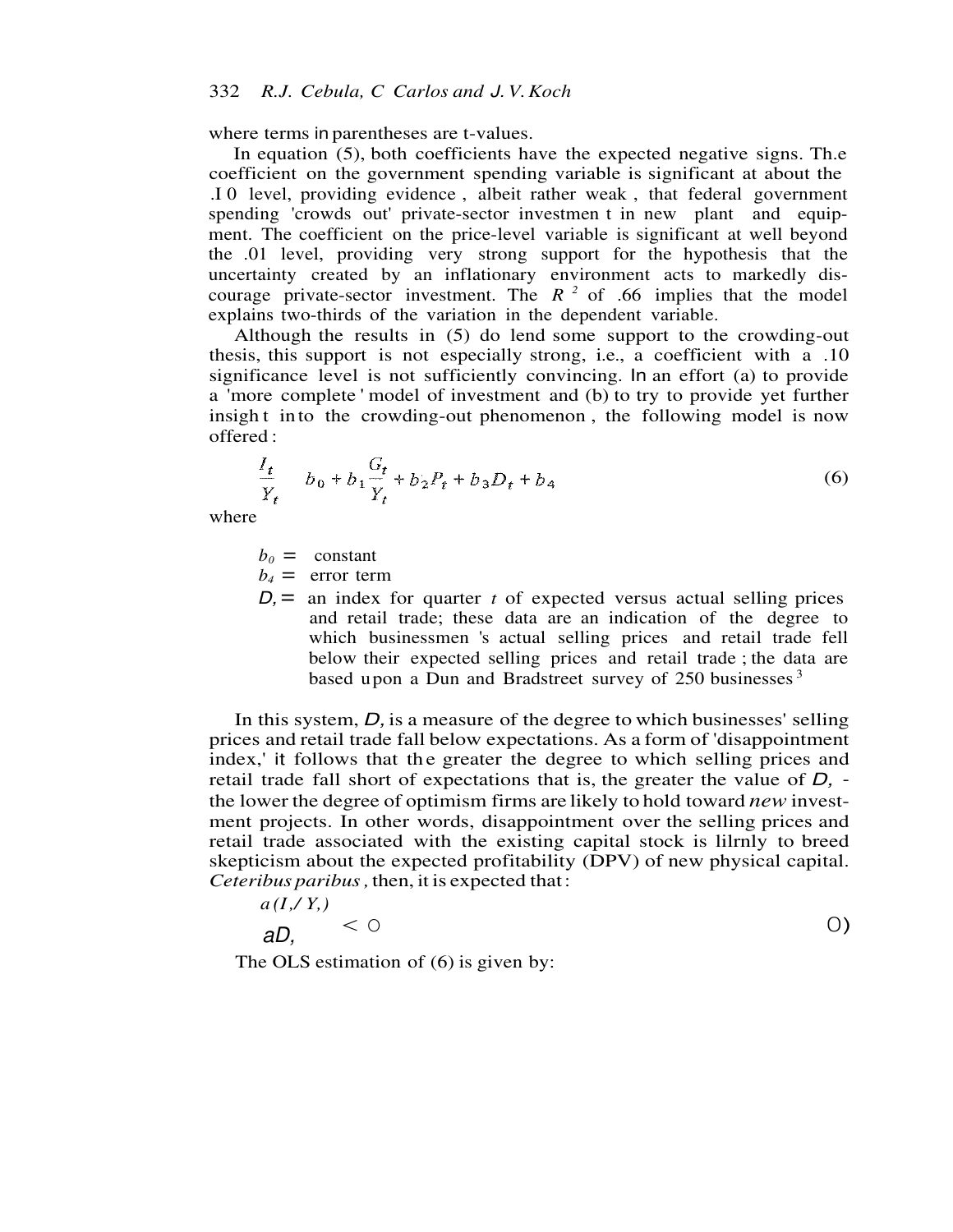$$
I_{\prime} = +9.18261 - 0.04362 \frac{G}{Y_{\prime}} - 0.01068P_{\prime} - 0.02435D_{\prime},
$$
 (8)  
\n
$$
Y_{\prime}
$$
 (-1.88) (-7.88) (-3.34)  
\nDF = 35,  $R^2 = .74$ , F-ratio = 32.91343

In equation (8), all three coefficients have the expected signs. Moreover , all three coefficients are significant at beyond the .05 level. The  $R^2$  of .74 implies that the model now explains essentially three-fourths of the variation in  $(I, Y, Y)$ . As in regression (5), the F-ratio is significant at well beyond the .01 level.

The coefficient on the price-level variable is, as was the case in estimation (5), significant at well beyond the .01 level, implying that an inflationary environment acts to significantly discourage private investment in new physical capital. Similarly, the coefficient for the *D,* index is significant at beyond the .01 level, implying that when firms' selling prices and retail sales fall short of expectations, a disincentive to undertake additional investment in new physical capital is created.

The coefficient on variable  $(G, /Y)$  is statistically significant at beyond the .05 level. This lends strong empirical support to the crowding out thesis and, since the coefficient in  $(8)$  – like that in  $(5)$  – implies *incomplete* crowding out , these results are consistent with Arestis (1979), Abrams and Schmitz (1978), and Zahn (1978).

#### 3. A distributed lag model

In the estimations above, there are no time lags introduced. In addition, both of the above models neglect to include a measure of firms' actual profits. Finally, neither of the above models includes a variable to allow for the effects on investment of the various phases of the business cycle, i.e., neither includes a variable which would explicitly allow for the effects on investment of changes in real GNP (that occur over the cycle). In an effort to allow for these considerations, the following regression is estimated :

$$
\frac{I_1}{Y_1} = c_0 + c_1 - \frac{G_1}{Y_1} + c_2 P_{1} - 1 + c_3 D_2 + c_4 P_{1} - 2 + c_5 P_{1} - 2 + c_6
$$
(9)

where

 $c_0$  = constant  $c_6$  = error term  $n_{1-2}$  = corporate profit rate, after taxes, in quarter *t* -2, expressed as a percentage rate of return on stockholders' equity<sup>4</sup>  $Y''''_{2}$  = real GNP level in quarter  $t - 2^5$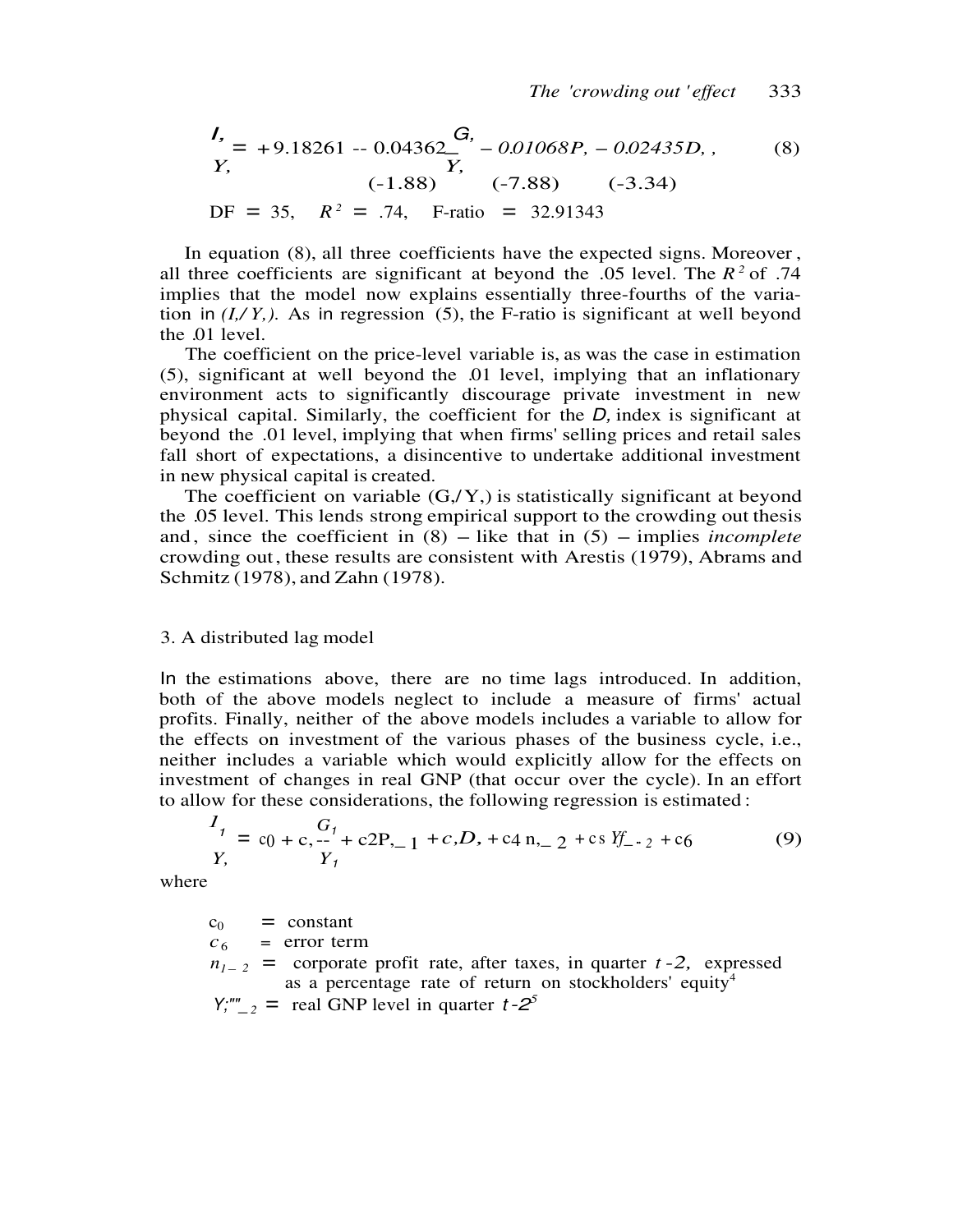It is argued here that the greater the corporate profit rate , the greater the pool of funds potentially available for internally financed investment and the greater the firms' level of optimism. For either or both of these reasons, it may be argued that the greater the profit rate in a given quarter - given it may be argued that the greater the profit rate in a given quarter  $-$  given the time lag in investment decisions  $-$  the greater the investment undertaken two quarters later , *ceteris paribu s :*

$$
\frac{a(l,Y)}{a\pi, Z} > 0 \tag{10}
$$

Finally, the variable  $Y(:,_2)$  is included to allow for the impact that changes in real GNP exercise over investment in new capital. As real GNP rises, in accord with the 'conventional wisdom,' firms become willing to undertake more investment ; on the other hand , a declining real GNP acts to discourage investment. Hence , it follows that:

$$
\begin{array}{l}\n\text{a (J,'Y,)}\\
\text{a Y,}^*_{-2}\n\end{array}\n\big\rbrace \tag{11}
$$

Inclusion of this lagged variable directly allows for the effects of the various phases of the business cycle on investment behavior .

Aside from lagging the profit and real GNP variables, the price-level variable has been lagged (one quarter , in this case). It was found that a variety of other lag variations yielded much the same results as those in the OLS estimation below:

$$
I_{r} = +8.45116 - 0.22217 - 0.00784P_{r-1} - 0.03010D,
$$
  
\n
$$
Y_{r} = +8.45116 - 0.22217 - 0.00784P_{r-1} - 0.03010D,
$$
  
\n
$$
(-2.43) (-5.03) (-4.01)
$$
  
\n
$$
+ 0.00817 \text{ IT}_{r-2} + 0.08436 \text{ Y}_{r-2}
$$
  
\n
$$
(+ 2.28) (+ 1.89)
$$
  
\nDF = 33,  $R^{2} = .79$ , F-ratio = 27.51314

All five of the estimated coefficients have the expected signs and are statistically significant at the .05 level or beyond. The  $R^2$  is .79, so that the model now explains nearly four-fif ths of the variation in the dependent variable. Finally , the F-ratio is significan t at well beyond the .01 level.

As in estimation (8), the inflation and selling price/ retail sales variables both act to significantly discourage private investment. The profit and real GNP variables both act here as significant factors in stimulating private investment , as hypothesized . Finally , we once again find strong empirical support for crowding out. In fact, the coefficient for  $(G, Y)$  in (12) is much larger than in either of the earlier cases; moreover , its significance level also is much higher . Nevertheless, the evidence in (12) indicates that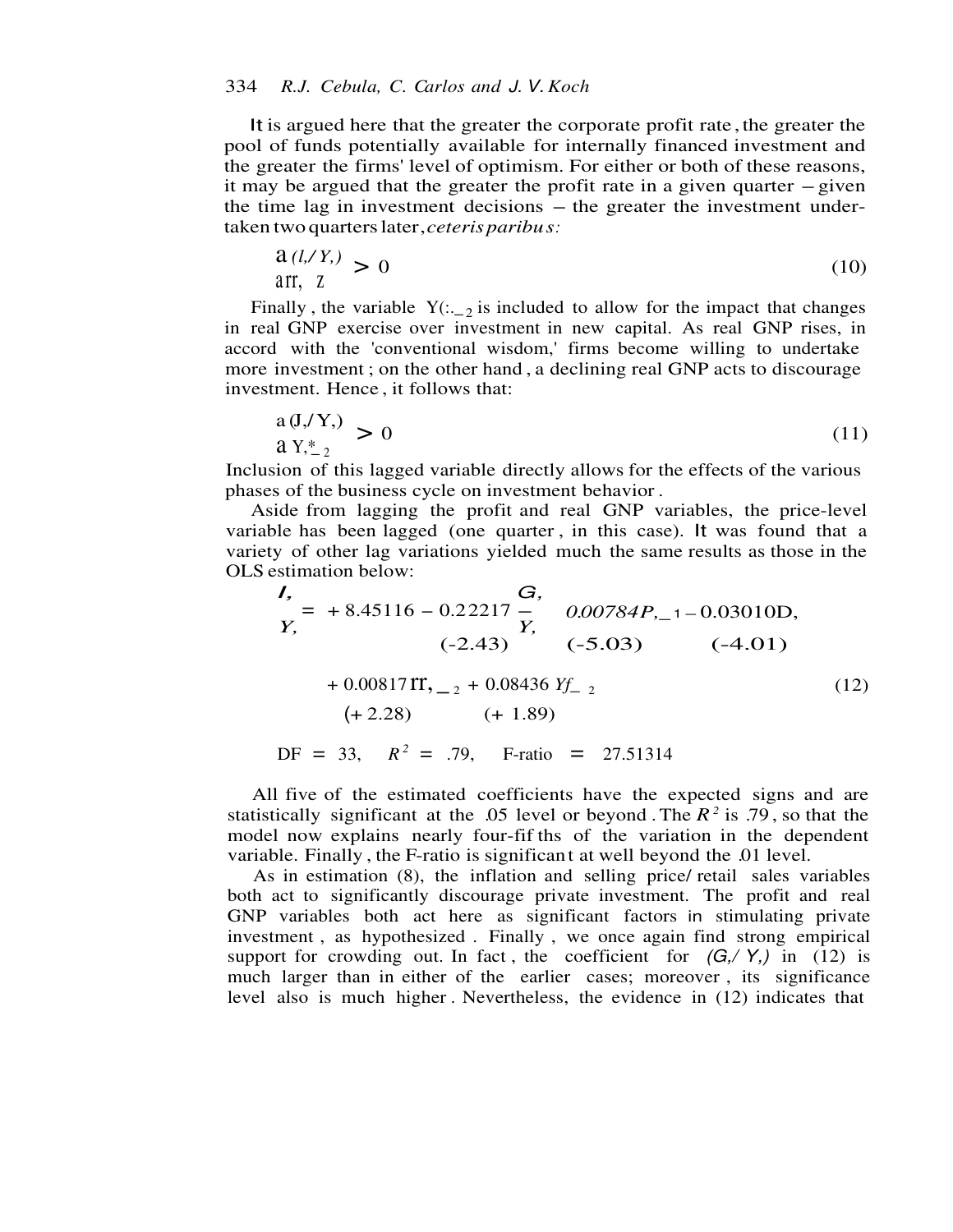although crowding out is of considerable magnitude , it is still *incomplete ;* this is compatible with the finding by Abrams and Schmitz (1978: 36) of '. . . less-than-total crowding out . . . for society as a whole.' As was the case in Abrams and Schmitz (1978), each dollar of federal outlays *(in the aggregate*) reduces private investment by roughly 22 cents.

## 4. Summary and conclusions

This note has ad d ressed the empirical issue of crowding out by examining the proportion of GNP devoted to private investment in new physical capital as a function of the proportion of GNP devoted to federal government outlays. Three alternative models were estimated , all of which found evidence of (a) a definite pattern in which private investment is crowded out by government spending and (b) only partial, i.e., incomplete , crowding out. These findings are, in principle, compatible with the studies by Arestis (1979), Abrams and Schmitz (1978), and Zahn (1978).

We may infer at least two important policy implications from the above findings. First , federal government decisions which act to raise federal outlays tend to diminish private-sector investmen t in new physical capital. To the degree that this form of crowding out occurs, private sector unemployment is generated. This clearly acts to weaken the stimulatory direct effects of the increased federal spending. Second , to the extent that federal government spen ding decisions lead to diminished investment in new physical ca pital, the rate of capital formation is diminished . This tends to worsen long-term inflation by cutting down on the ability of aggregate productive capacity to keep pace with aggregate demand .

The two implications stated above cast potentially grave doubts upon the wisdom of federal government decisions that lead to increased federal outlays. Ideally, at the very least, each such spending decision should be scrutinized for its particular impact on investment in new physical capital. Clearly, although federal government expenditures *in the aggregate* lead to diminished private investment , certain specific forms of federal spending may not change private investment at all, whereas other forms of federal spending may even lead to increased investment. The latter could well be characteristic of federal outlays for new highwa y construction. Thus, there appears to be a pressing need to disaggregate according to federal spending type.